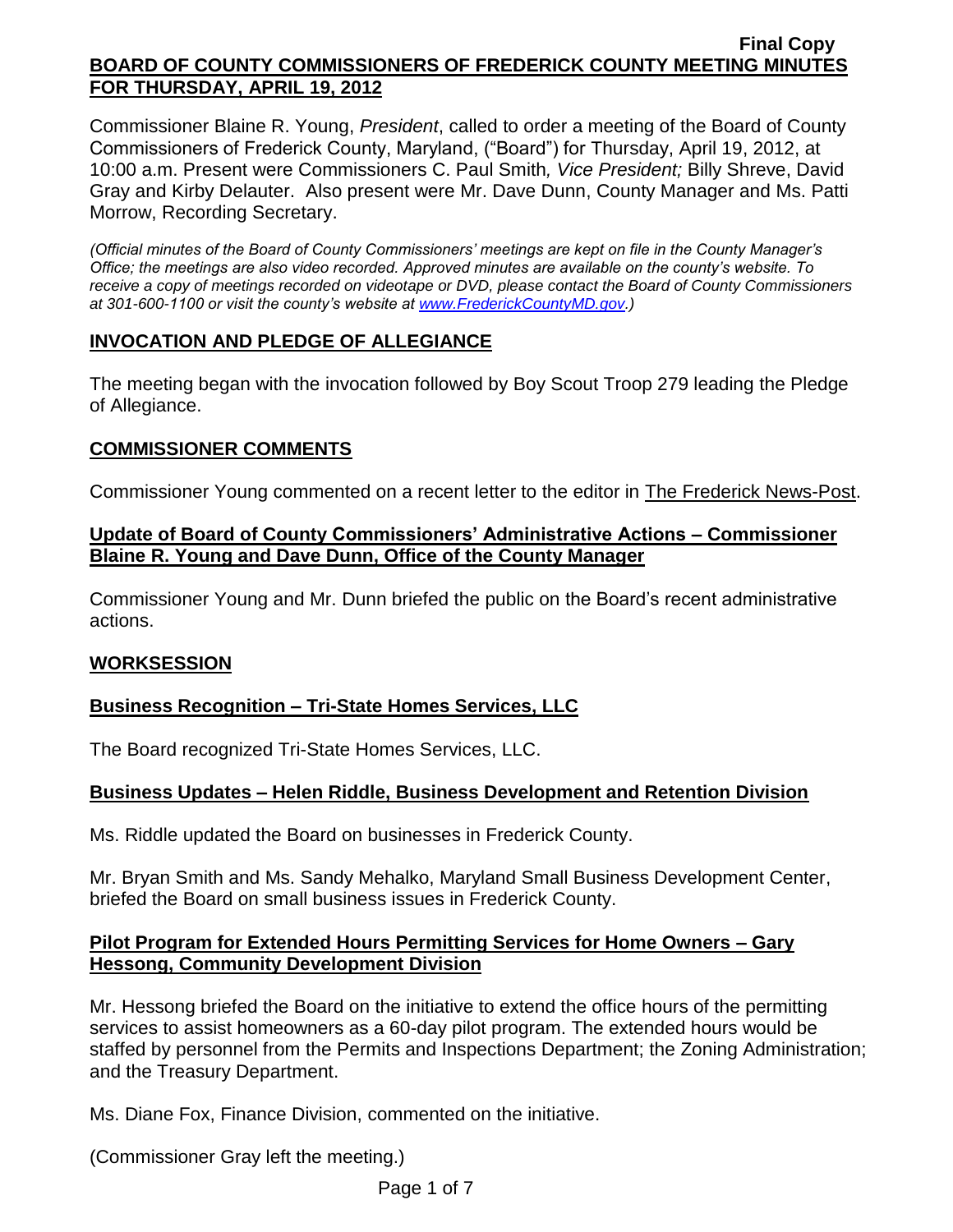Commissioner Smith moved to proceed forward with the proposed initiative regarding the extension of hours for permitting services as a 60-day pilot program to begin May 1, 2012. Commissioner Delauter seconded the motion that passed 4-0 with Commissioner Gray absent.

# **CONSENT AGENDA**

The following items were presented on the consent agenda:

## CHANGE ORDER

Change Order No. 9 – FY 2013 Bituminous Overlay of Various County Roadways, Contract No. C29919 – Chuck Nipe, Public Works Division

## GRANTS

- American Recovery and Reinvestment Act National Emergency Grant / On the Job Training – Laurie Holden, Citizens Services Division
- FY 2013 Hazardous Materials Emergency Preparedness Grant Application Tom Owens, Fire and Rescue Services Division
- Maryland Community Health Resource Commission and the Developmental Disabilities Association – License Infrastructure Grant – Pat Fleet, Office of the County Manager

Commissioner Smith moved to approve the consent agenda as presented. Commissioner Shreve seconded the motion that passed 4-0 with Commissioner Gray absent.

#### **ADMINISTRATIVE BUSINESS**

(Commissioner Gray returned to the meeting.)

## **Bid Award – Purchasing Memo #12-164 - Actuarial Consulting Services for Frederick County Retirement Plan – Hal Good, Finance Division**

Ms. Tracy Lobuts, Human Resources Division, and Ms. Sylvia Jacobs, Finance Division, commented on the bid award.

Commissioner Smith moved to approve Purchasing Memo #12-164 as presented. Commissioner Shreve seconded the motion that passed 5-0.

## **Parcel G Transfer to Matan Affiliate – Kathy Mitchell, Office of the County Attorney**

Ms. Mitchell presented the request to the Board regarding the deed regarding the transfer of Parcel G, which was a school/public use site in the Westview South property, to an affiliate of the Matan Companies.

Mr. Paul Dial, Parks and Recreation Division, and Mr. John Mathias, County Attorney, commented on the transfer.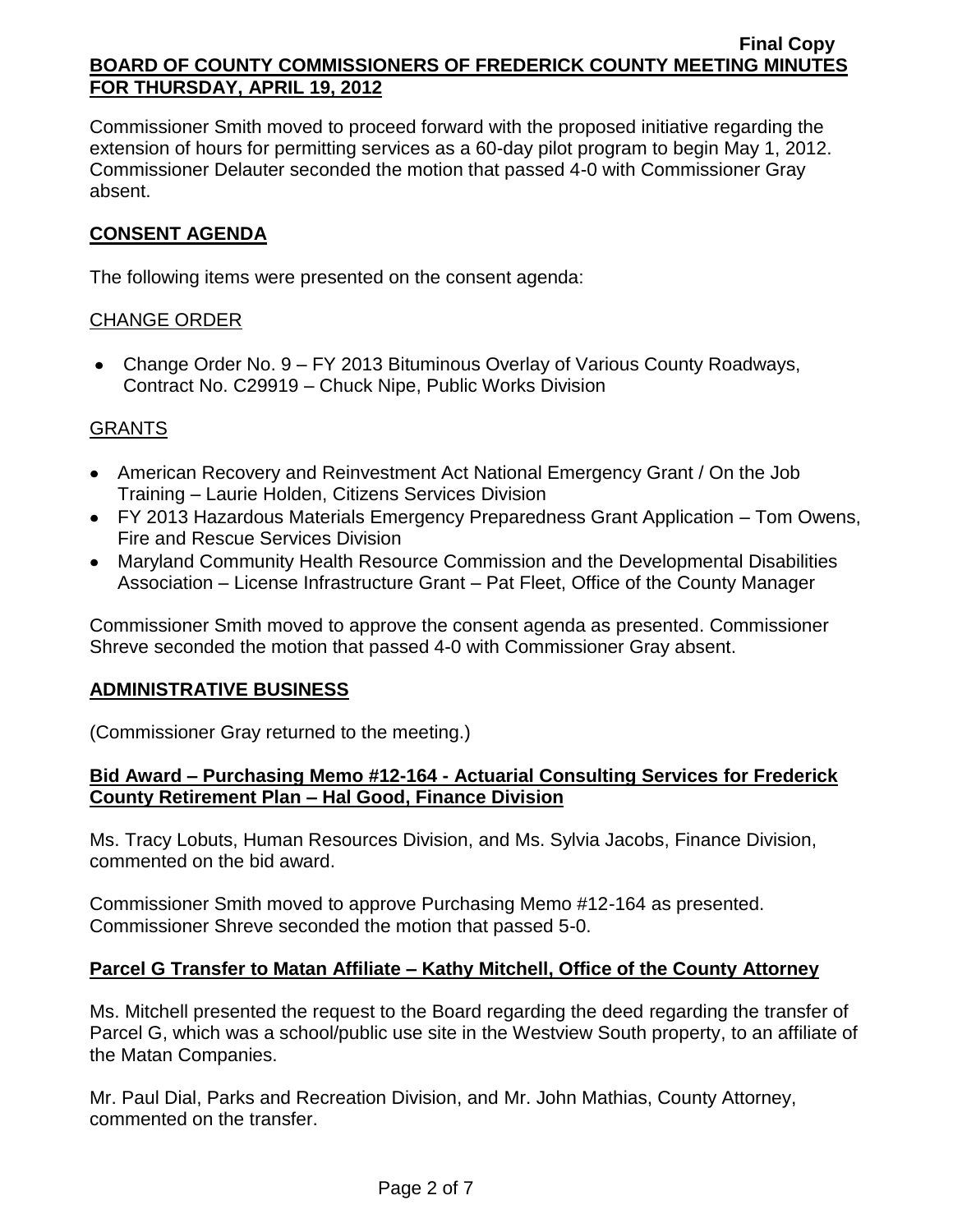Public comment was heard from:

• Rand Weinberg, Esquire, Miles and Stockbridge

Commissioner Delauter moved to approve the transfer of Parcel G to the Matan affiliate. Commissioner Smith seconded the motion that passed 4-1 with Commissioner Shreve opposed.

# **FY 2012/2013 Constant Yield Property Tax Rate – Regina Howell, Finance Division**

The Board voted by consensus to go to public hearing with a tax rate of .936 / \$100 of assessed property value.

## **FY 2013 Proposed Operating Budget – Regina Howell, Finance Division**

Commissioner Smith moved to send the proposed FY 2013 recommended operating budget to public hearing as presented. Commissioner Delauter seconded the motion that passed 5-0.

It was noted the public hearing would be held on Wednesday, May 2, 2012, at 6:00 p.m. at Governor Thomas Johnson High School.

#### **COMMISSIONER COMMENTS**

None.

## **PUBLIC COMMENTS**

Dr. Jorge Ribas – Midatlantic Hispanic Chamber of Commerce

## **QUESTIONS – PRESS**

• Bethany Rogers, The Frederick News-Post

## **CLOSED SESSION**

Commissioner Smith moved to go into closed session under the Maryland Annotated Code State Government Article § 10-508(a) (7) To consult with counsel to obtain legal advice on a legal matter; (8) To consult with staff, consultants, or other individuals about pending or potential litigation; and (9) To conduct collective bargaining negotiations or consider matters that relate to the negotiations. Commissioner Shreve seconded the motion that passed 5-0.

## **ADJOURN**

The meeting adjourned at 12:25 p.m.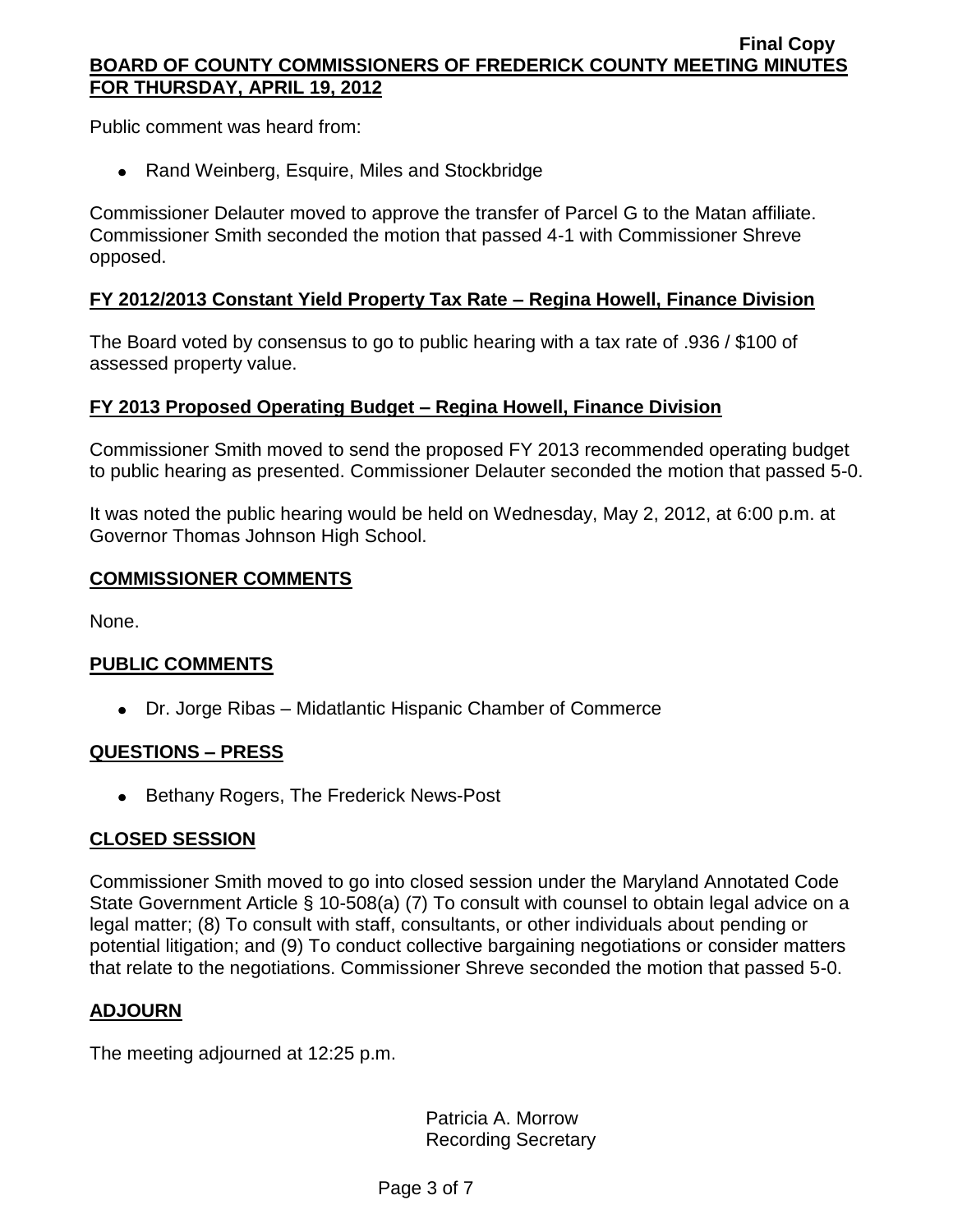# **FORM OF STATEMENT FOR CLOSING THE MEETING OF THURSDAY, APRIL 19, 2012**

# **STATUTORY AUTHORITY TO CLOSE SESSION**

### **State Government Article §10-508(a):**

(7) To consult with counsel to obtain legal advice on a legal matter and (8) To consult with staff, consultants, or other individuals about pending or potential litigation.

### **Motion:**

Commissioner Smith moved to go into closed session under the Maryland Annotated Code State Government Article § 10-508 (a) (7) To consult with counsel to obtain legal advice on a legal matter; and (8) To consult with staff, consultants, or other individuals about pending or potential litigation. Commissioner Shreve seconded the motion that passed 5-0.

### **Time and Location:**

12:30 p.m. – Third Floor Meeting Room, Winchester Hall

## **Topic to be Discussed:**

To discuss legal and contractual issues relating to a construction project.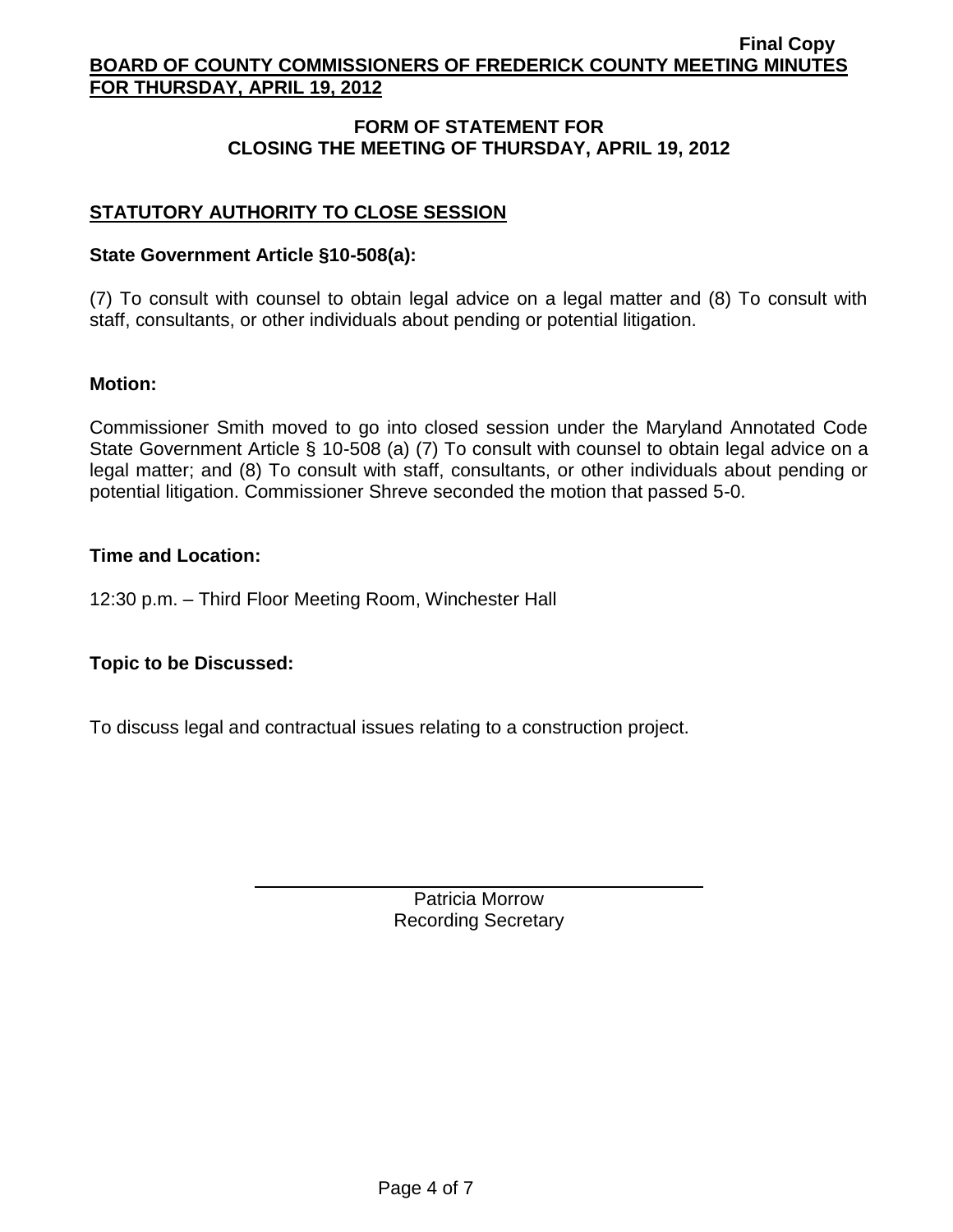### **FORM OF STATEMENT FOR MINUTES OF NEXT OPEN MEETING ON THURSDAY, APRIL 26, 2012, FOLLOWING THE CLOSED MEETING OF THURSDAY, APRIL 19, 2012**

# **STATUTORY AUTHORITY TO CLOSE SESSION**

### **State Government Article §10-508(a):**

(7) To consult with counsel to obtain legal advice on a legal matter and (8) To consult with staff, consultants, or other individuals about pending or potential litigation.

### **Motion:**

Commissioner Smith moved to go into closed session under the Maryland Annotated Code State Government Article § 10-508 (a) (7) To consult with counsel to obtain legal advice on a legal matter; and (8) To consult with staff, consultants, or other individuals about pending or potential litigation. Commissioner Shreve seconded the motion that passed 5-0.

### **Time and Location:**

12:30 p.m. – Third Floor Meeting Room, Winchester Hall

## **Others in Attendance:**

D. Dunn, J. Mathias, K. Mitchell, K. Demosky, M. Marschner and P. Morrow.

## **Topic Discussed:**

To discuss legal and contractual issues relating to a construction project.

## **Action Taken:**

Staff was given direction to provide a contingency plan to deal with the contractual issues relating to a construction project.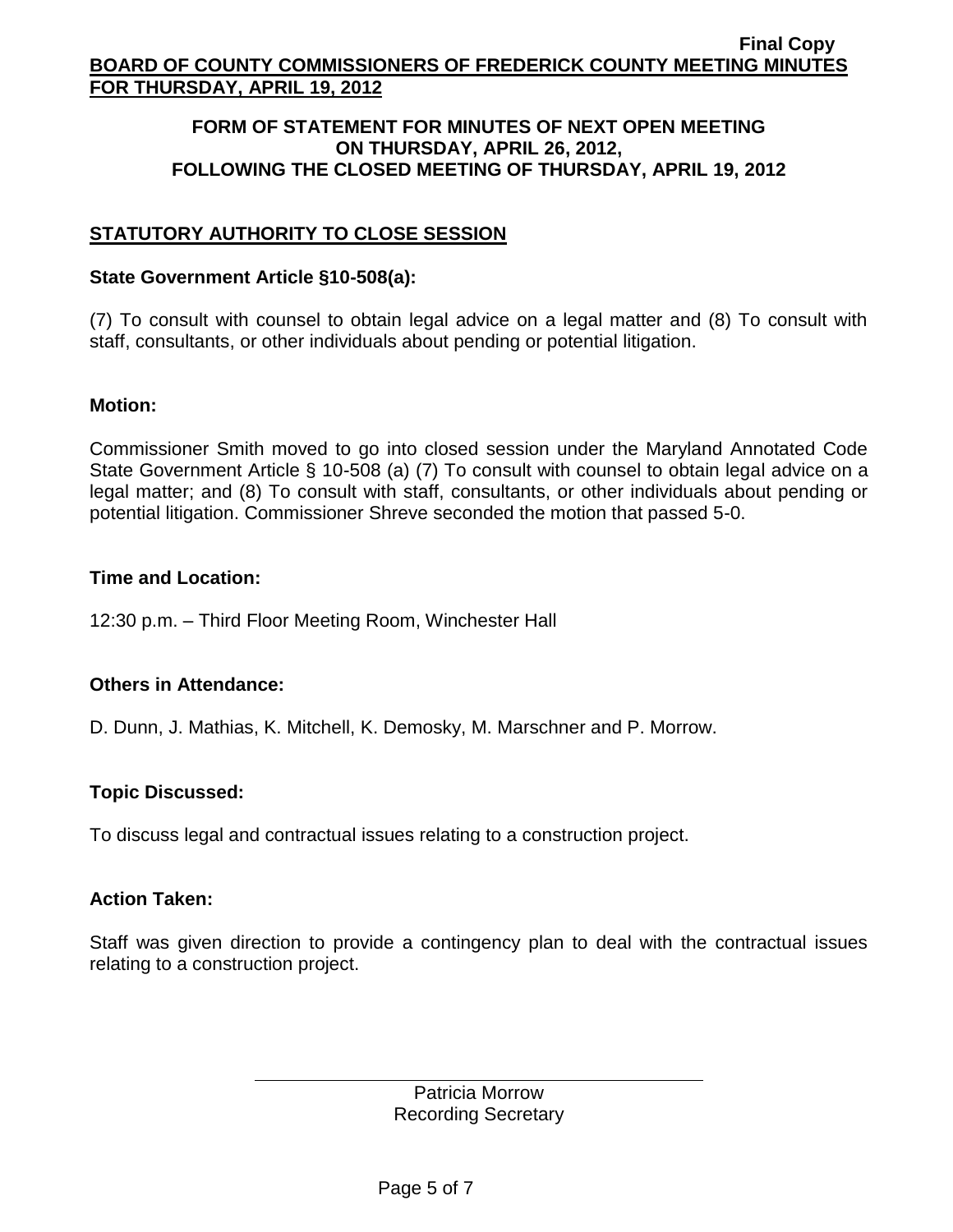# **FORM OF STATEMENT FOR CLOSING THE MEETING OF THURSDAY, APRIL 19, 2012**

# **STATUTORY AUTHORITY TO CLOSE SESSION**

### **State Government Article §10-508(a):**

(9) To conduct collective bargaining negotiations or consider matters that relate to the negotiations.

### **Motion:**

Commissioner Smith moved to go into closed session under the Maryland Annotated Code State Government Article § 10-508 (a) (9) To conduct collective bargaining negotiations or consider matters that relate to the negotiations. Commissioner Shreve seconded the motion that passed 5-0.

### **Time and Location:**

12:30 p.m. – Third Floor Meeting Room, Winchester Hall

## **Topic to be Discussed:**

To discuss the status of collective bargaining negotiations with the union that represents county firefighters.